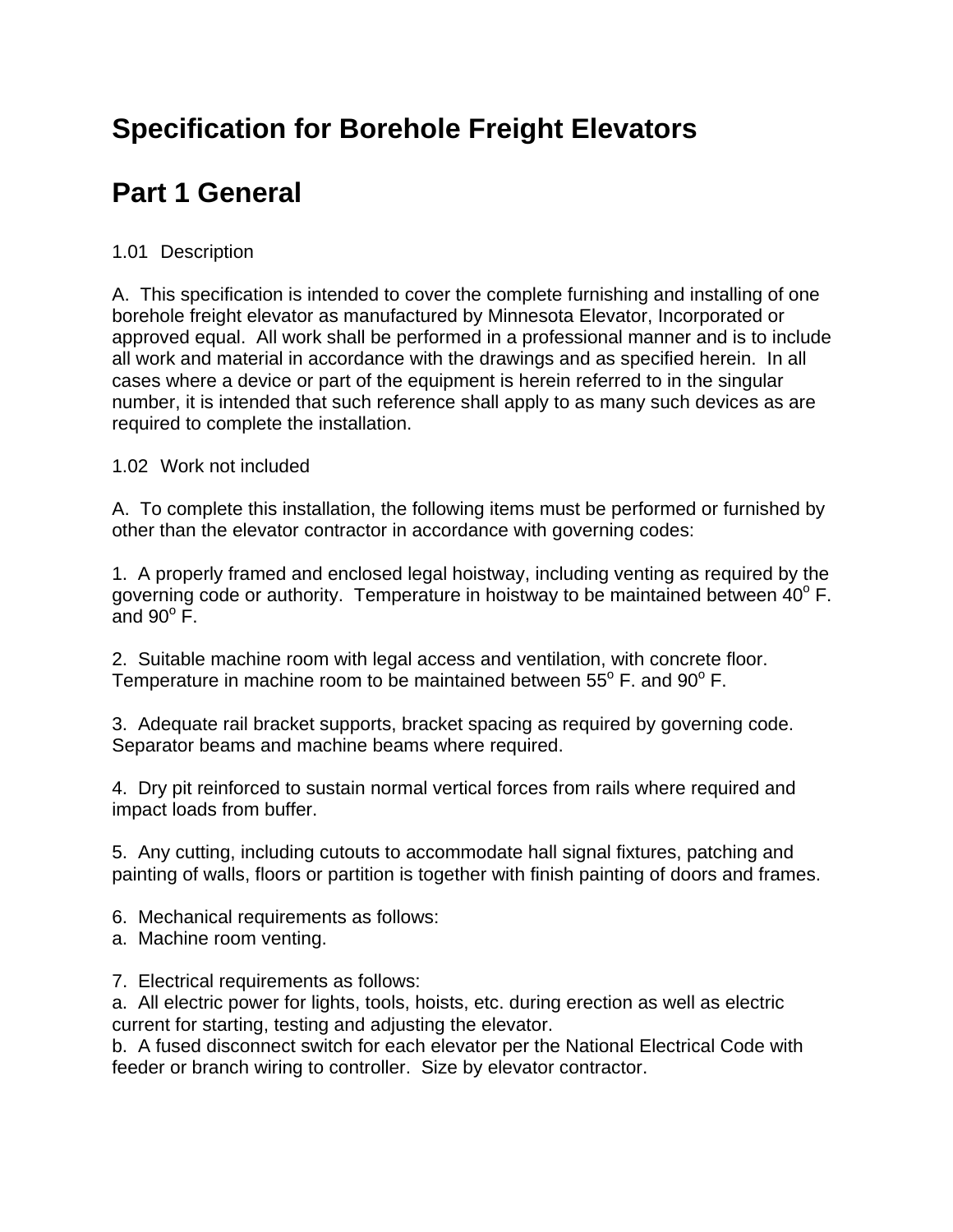c. A 120 volt, AC, 15 amp, single phase power supply with fused SPST disconnect switch for each elevator, with feeder wiring to each controller for car lights.

d. Suitable light and convenience outlets in machine room with light switches located within 18 inches of lock jamb side of machine room door.

e. Convenience outlet and light fixture in pit with switch located adjacent to the access door.

8. Guarding and protecting the hoistway during construction. The protection of the hoistway shall include solid panels surrounding each hoistway opening at each floor, a minimum of 48 inches high. Hoistway guards to be erected, maintained and removed by others.

9. Provide and install freight door frames plumb to each other.

## 1.03 Quality

A. All work shall be performed in accordance with (the edition adopted by the governing authority as of the date bids are taken) of the American National Standard Safety Code for Elevators, Dumbwaiters, Escalators and Moving Walks (ASME A17.1), the National Electrical Code and/or such State and local codes as may be applicable.

## 1.04 Submittals

A. Shop Drawings: The elevator contractor shall prepare drawings showing the general arrangement of the elevator equipment and cab. These drawings shall be approved and the hoistway size guaranteed before proceeding with fabrication and installation of the elevator.

1.05 Permits taxes and licenses

A. All applicable sales and use taxes, permit fees and licenses, of the date bids are taken, shall be paid for by the elevator contractor.

1.06 Warranty

A. Minnesota Elevator, Inc. products are guaranteed for 24 months from the date of shipment from our plant against any manufacturing defects in material and workmanship, which may develop in service for which they were intended or recommended.

## 1.07 Maintenance

A. A quality maintenance service consisting of regular examinations, adjustments and lubrication of the elevator equipment shall be provided by the elevator contractor for a period of three (3) months after the elevator has been turned over for the customer's use. All work shall be performed by competent employees during regular working hours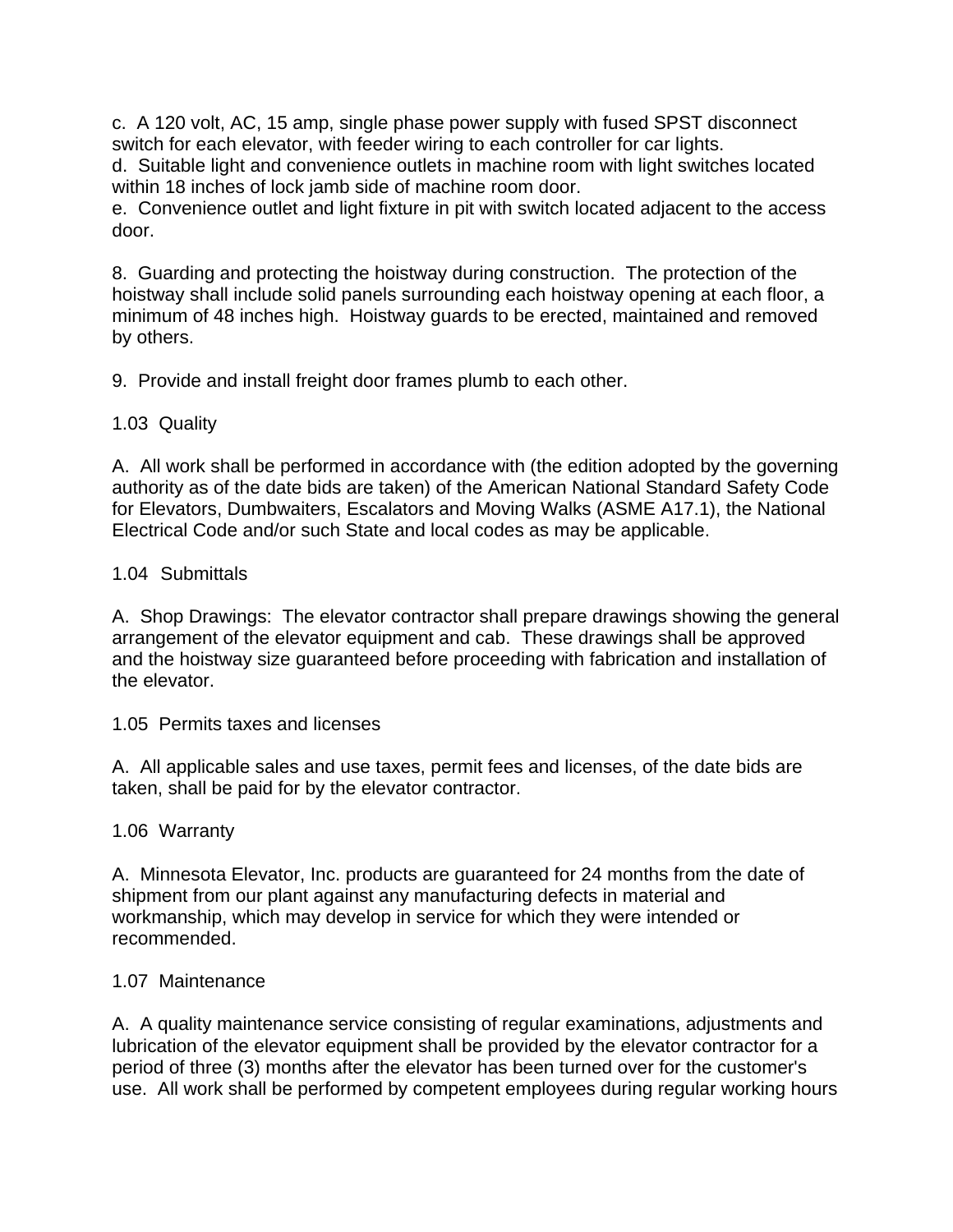of regular working days and shall include emergency 24 hour callback service. This callback service shall not cover adjustments, repairs or replacement of parts due to negligence, misuse, abuse or accidents caused by persons other than the elevator contractor. Only genuine parts and supplies as used in the manufacture and installation of the original equipment shall be provided.

## 1.08 Job conditions

A. Temporary Use of Elevator: Should any elevator be required for use before final completion, others shall provide without expense to elevator contractor, if required, temporary car enclosures, requisite guards or other protection for elevator hoistway openings, main line switch with wiring, necessary power, signaling devices, lights in car and elevator operators together with any other special labor or equipment needed to permit this temporary usage. The elevator contractor shall be reimbursed for any labor and materials which is not part of the permanent elevator installation and which is required to provide temporary elevator service. In addition, the elevator contractor's temporary acceptance form shall be executed before any elevator is placed in temporary service, and the cost of power and operation, maintenance or the equipment and rehabilitation of equipment shall be paid for by others.

# **Part 2 Products**

- 2.01 Elevator Equipment
- A. Description of equipment:
- 1. Capacity: \_\_\_\_\_\_\_ lbs.
- 2. Speed: \_\_\_\_\_ FPM
- 3. Operation: Simplex Selective/Collective
- 4. Car Platform Size:  $\cdot$   $\cdot$   $\cdot$   $\cdot$   $\cdot$  wide by  $\cdot$   $\cdot$   $\cdot$   $\cdot$   $\cdot$  deep
- 5. Clear Hoistway Size: \_\_\_'-\_\_\_" wide by \_\_\_'-\_\_" deep
- 6. Pit depth \_\_\_\_\_\_\_\_\_\_\_\_\_\_\_
- 7. Overhead **zeros** and **zeros** and **zeros** and **zeros** and **zeros** and **zeros** and **zeros** and **zeros** and **zeros** and **zeros** and **zeros** and **zeros** and **zeros** and **zeros** and **zeros** and **zeros** and **zeros** and **zeros**
- 8. Travel (verify): \_\_\_\_\_'-\_\_"
- 9. Power Supply: VAC (verify), 3 phase, 60 cycle
- 10. Stops: \_\_\_\_\_\_\_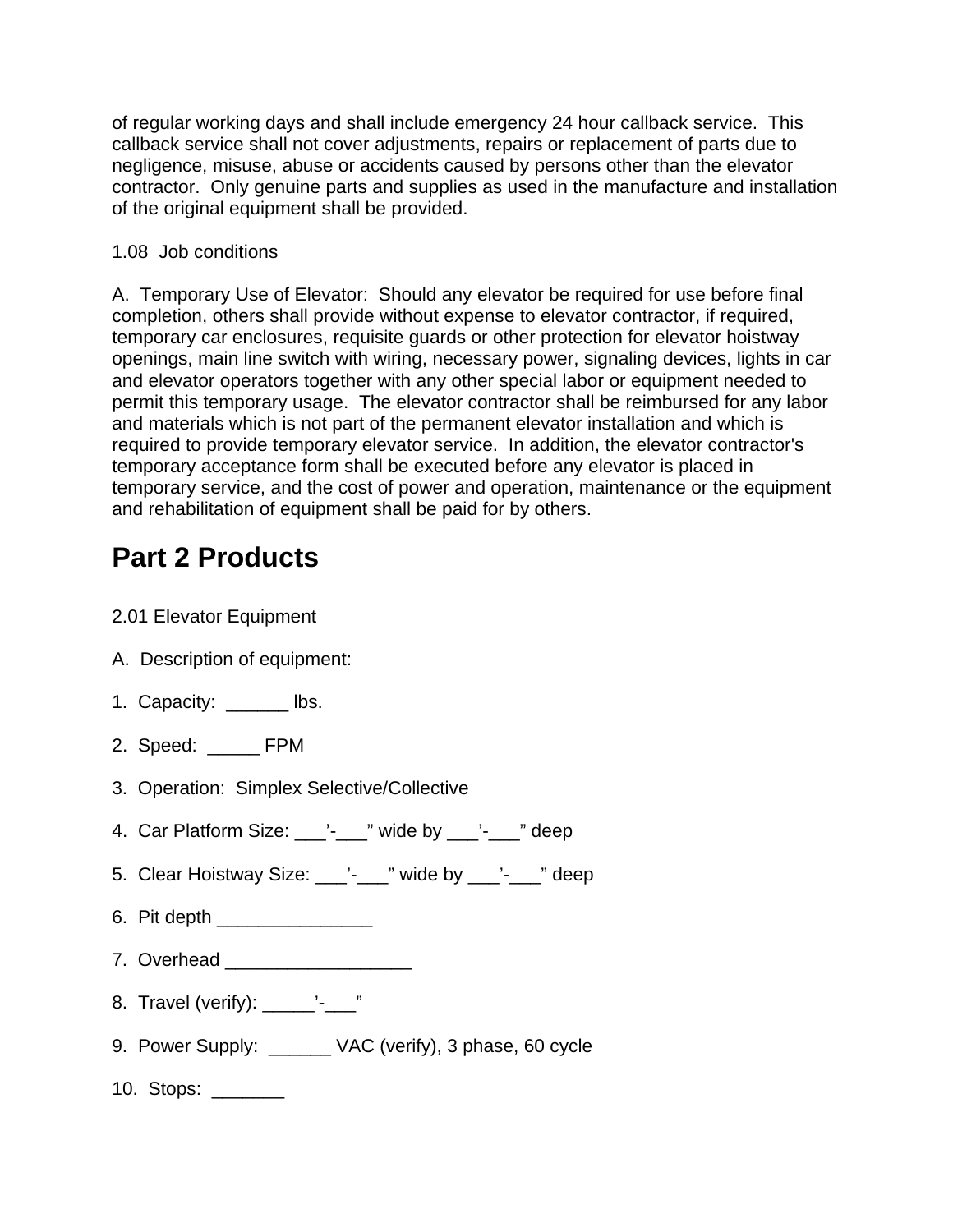11. Openings front \_\_\_\_\_\_\_\_\_\_\_\_\_\_

12. Openings rear \_\_\_\_\_\_\_\_\_\_\_\_\_\_

#### B. Rails

Steel elevator guide rails shall be furnished to guide the car, erected plumb and securely fastened to the building structure.

#### C. Wiring

All wiring and electrical connections shall comply with the governing codes. Insulated wiring shall have flame retardant and moisture-proof outer covering, and shall be run in conduit tubing or electrical wireways. Traveling cables shall be flexible and suspended to relieve strain on individual conductors.

#### D. Leveling device

The elevator shall be provided with an automatic leveling device which will bring the car to a stop within 1/4" of the landing level regardless of load or direction of travel. Landing level will be maintained within the leveling zone irrespective of the hoistway doors being open or closed.

#### E. Pit switch

An emergency stop switch shall be located in the pit.

F. Controller: Microprocessor based, non-proprietary, VMI controller.

#### G. Platform

The car platform shall be of steel construction with a fire rated plywood subflooring and painted steel diamond plate floor. Steel, code compliant, toe guard. Diagonal braces from toe guard bottom to platform stringers.

#### H. Car frame

A suitable car frame fabricated from formed or structural steel members shall be provided with adequate bracing to support the platform and car enclosure. Buffers as specified by code to stop car. Guides shall be mounted on top and bottom of the car frame to engage the guide rails.

## I. Cylinder

The cylinder shall be constructed of steel pipe of sufficient thickness and suitable for the operating pressure per current ASME 17.1 Code. The top of the cylinder shall be equipped with a cylinder head with drip ring and self-adjusting packing. The plunger shall be constructed of selected steel tubing or pipe of proper diameter machined true and smooth with a fine polished finish. The plunger shall be provided with a stop ring electrically welded to it to prevent the plunger from leaving the cylinder. The plunger and cylinder shall be installed plumb and must operate freely with minimum friction.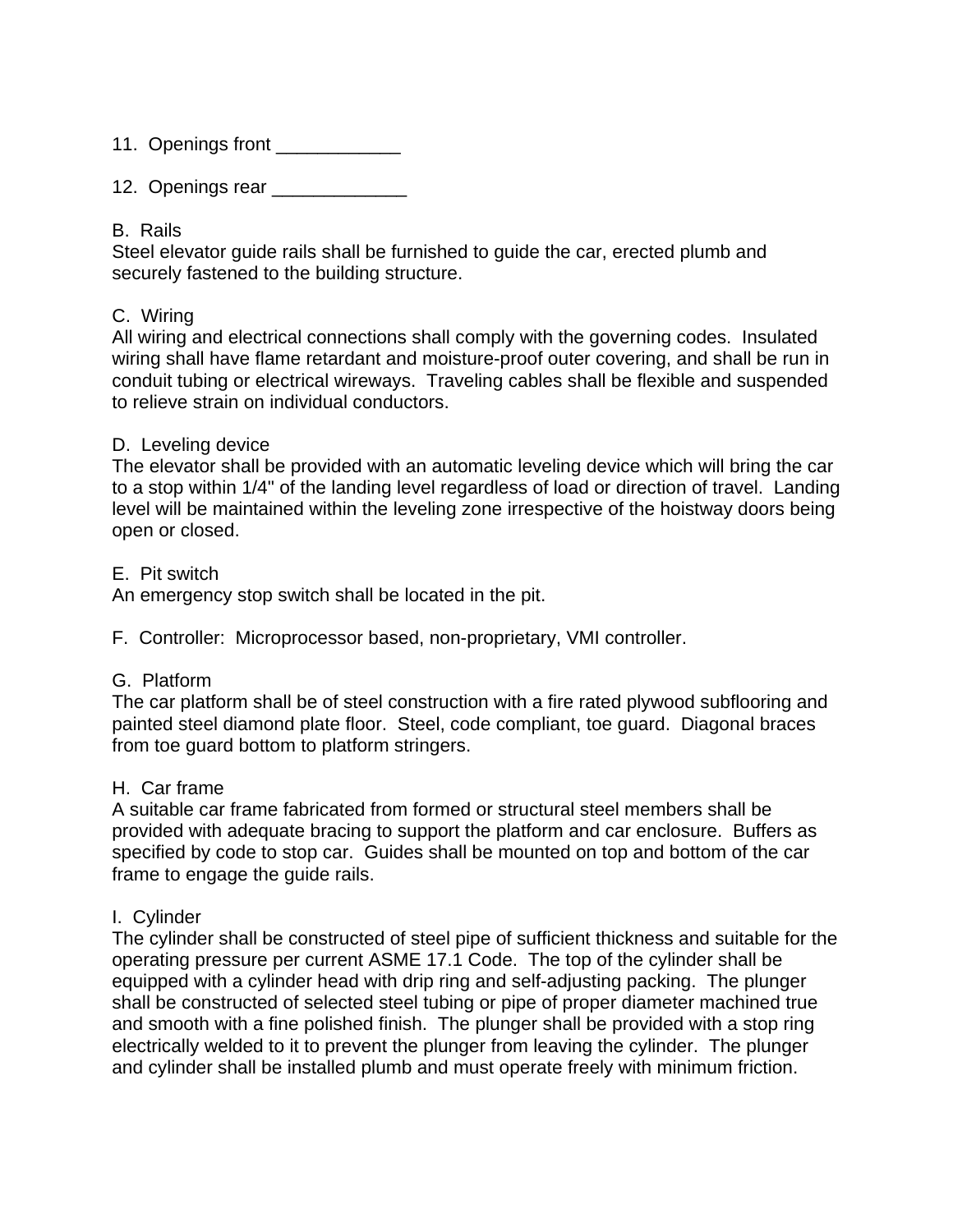#### J. Oil line

Schedule 40 ASTM A-53 Grade B pipe shall be installed between the pumping unit and the cylinder.

## K. Oil line fittings

Fittings shall be of the grooved type. Shut-off valves shall be provided in the machine room and in the elevator pit for maintenance and adjusting purposes.

## L. Oil line support stands

Oil line shall be supported with an adequate number of support stands. Stands shall be anchored to the floor or wall and adjustable in height. Isolation clamps shall secure the oil line to the stand around the full 360 degree circumference.

### M. Pumping unit tank

The storage tank shall be constructed of steel and shall be provided with a removable cover containing a removable oil dip stick. The pump and submersible motor shall be mounted on reinforced isolation. The control valve shall be mounted in the discharge line above the oil level and easily accessible from the top of the tank. An air-bladder silencer shall be provided at the control valve discharge.

### N. Pumping unit motor

The motor shall be of the submersible alternating current, squirrel cage induction type and shall be of a design adapted to electro-hydraulic requirements.

## O. Pumping unit pump

The pump shall be a positive displacement screw type to give smooth operation and shall be designed and manufactured for elevator service.

## P. Pumping unit control valve

The control valve shall be manifold with up, down and check valve sections. A control section including solenoid valves will direct the main valve and control up and down starting, transition from full speed to leveling speed, up and down stops, pressure relief and manual lowering. Down speed and up and down leveling shall be controlled at the main valve sections. All of these functions shall be fully adjustable for maximum smoothness and to meet contract conditions. The manual lowering feature will permit lowering the elevator at slow speed in the event of power failure or for adjusting purposes.

## Q. Oil cooler (optional for low use elevators)

1. Oil cooler with heat rejection of 18,000 BTU/hr, based on ambient temperature 40 deg F cooler than oil out. Cooler may be mounted adjacent on pumping unit storage tank or remote up to 110 ft. horizontally and 55 ft. vertically.

#### 2. To include:

- a. Single fan radiator
- b. Adjustable thermostat control
- c. Isolated radiator mounts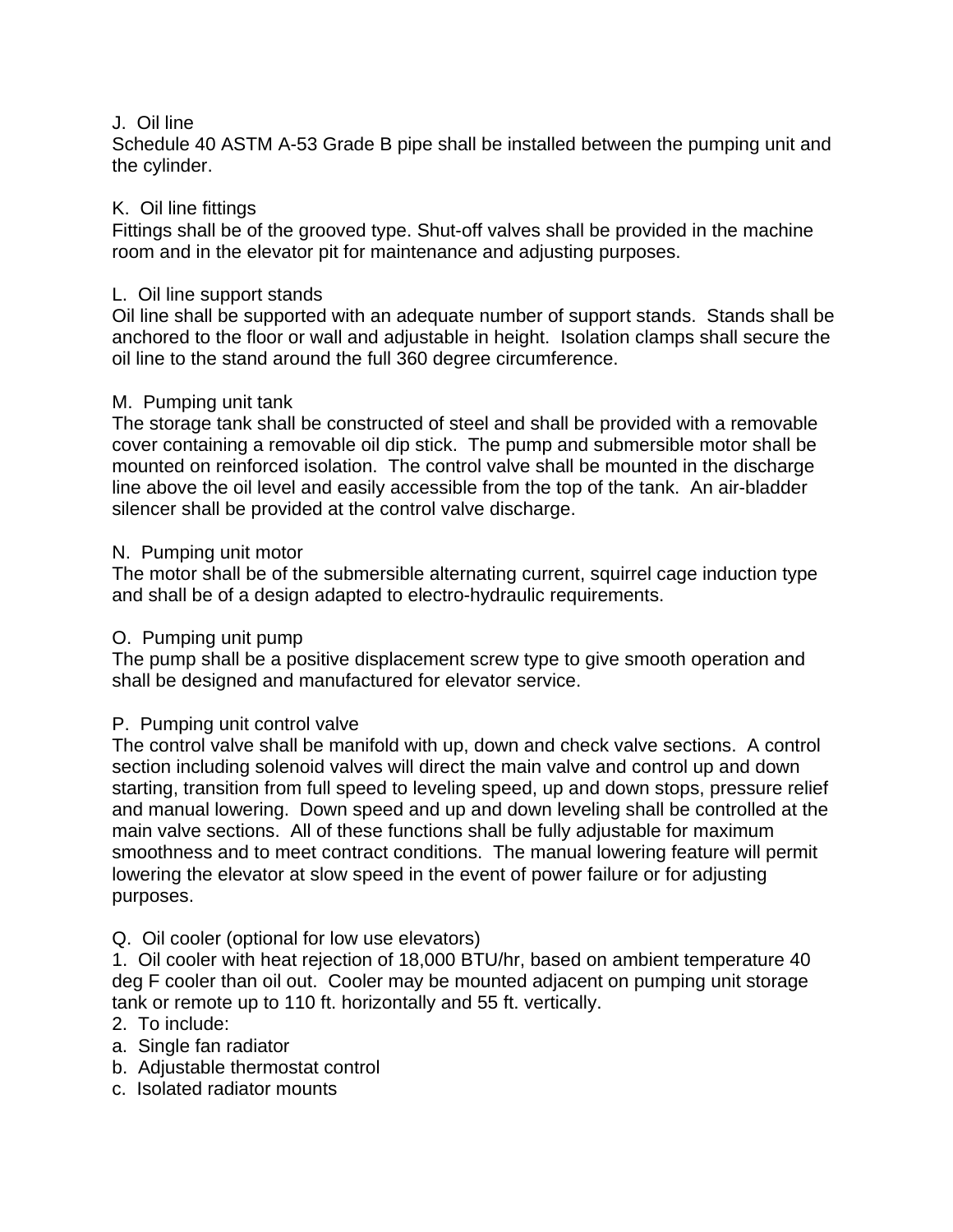- d. 10 micron easily changeable filter
- e. Restriction sight glass with bypass in case of plugged filter
- f. Single plug for 115 VAC 20 amp separate circuit
- g. Fittings, hardware, and instructions

### 2.02 Car and hall fixture

A. Car operating panel:

1. Applied car operating panel shall be furnished inside the cab. Panel will contain a bank of mechanical illuminated buttons marked to correspond to the landings served, an emergency stop button, door stop, door open and door close buttons.

2. The emergency call button shall be connected to a bell that serves as an emergency signal. Light switch shall also be located in the car-operating panel.

3. Car operating panel shall contain all necessary operating components, buttons, and switches as required by ANSI A.17.

B. Phase II fire operating instructions are to be displayed according to code on the car operating panel.

C. Elevator number and "No Smoking" are to be on an inlaid plate on the car operating panel, capacity in pounds will be engraved.

D. Top and bottom access switches included in hall stations.

- E. Hall stations:
- 1. At each landing a single call button shall be provided.
- 2. Door open, door close, and an in-use light shall be provided in each hall station.
- 3. When a call is registered by momentary pressure on a landing button, that button shall become illuminated and remain illuminated until the call is answered.

4. The designated fire return floor shall include a fireman's emergency key switch that meets state and local code requirements.

F. Phase I firefighters' operating instructions are to be engraved or silk screened on the designated fire return hall station faceplate.

#### 2.03 Car Enclosure

A. Walls and canopy shall be 14 gauge steel panels. Wall panels shall be 24" width maximum.

- B. Canopy panels shall be 24" width maximum.
- C. Wall panel seams shall line up with canopy panel seams.
- D. Gate post shall be adjustable to accommodate variation in wall panels.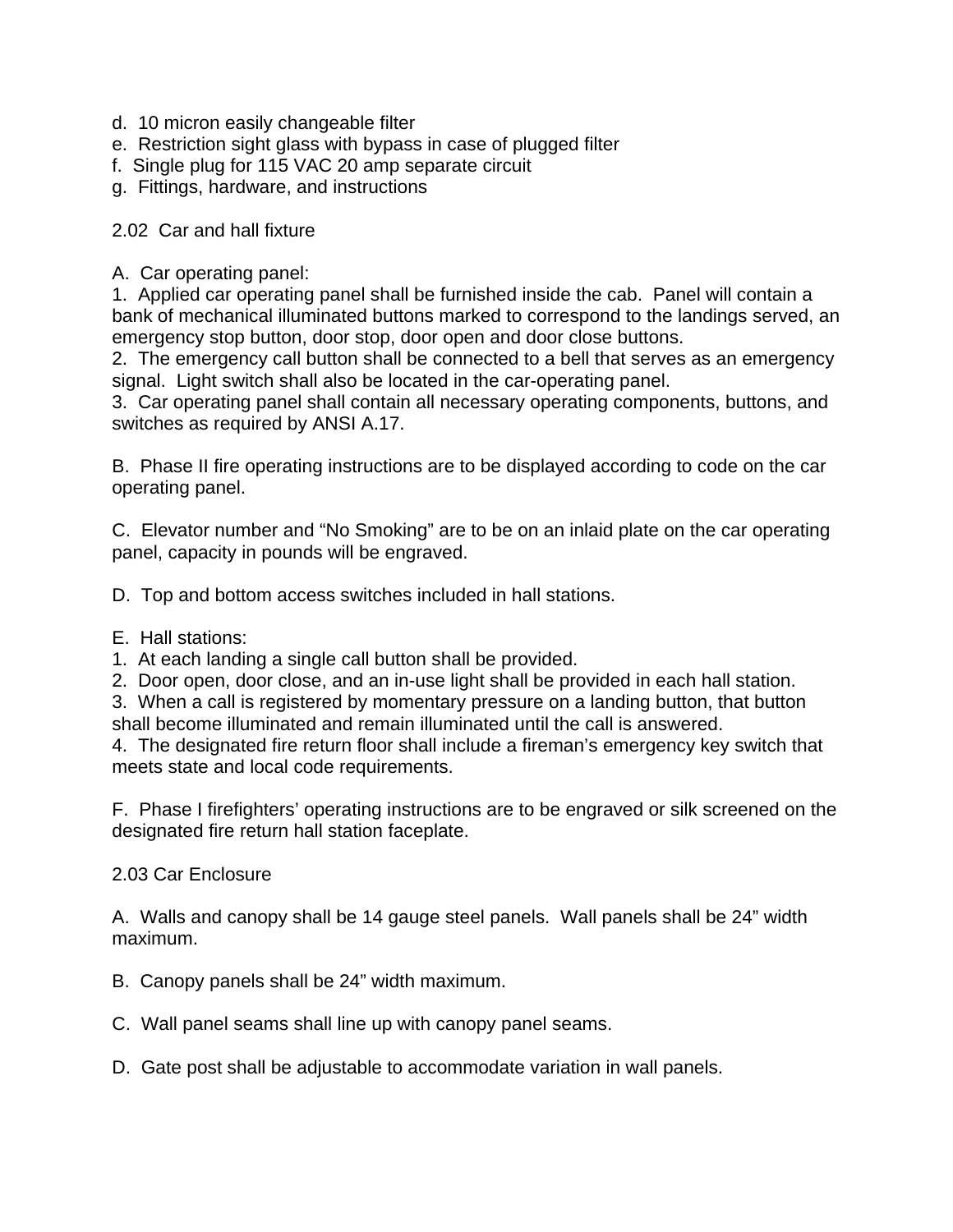- E. Wall panels shall be interchangeable.
- F. Canopy panels shall be interchangeable.
- G. Lights to be (2) tube by 4' long fluorescent with top guards.
- H. Finish to be powder coat.
- I. Infrared curtain unit (ICU) door protection.

## **Part 3 Execution**

3.01 Inspection

A. Prior to beginning the installation of elevator equipment, examine the following and verify that no irregularities are existing that would affect quality or execution of work as specified.

- B. Hoistway condition:
- 1. Hoistway size and plumbness
- 2. Sill pockets
- 3. Sill supports

C. Do not proceed with installation until previous work conforms to project requirements.

3.02 Installation

A. Install the elevator in accordance with accepted manufacturer's directions and ANSI A17.1.

B. Install machine room equipment with clearances, hoists or other means for each maintenance.

C. Install items so that they may be removed by portable hoists or other means for maintenance.

3.03 Field quality control

A. Provide all personnel, equipment and instruments required for inspection and testing.

B. Have acceptance inspection as required by local authority performed by enforcing agency.